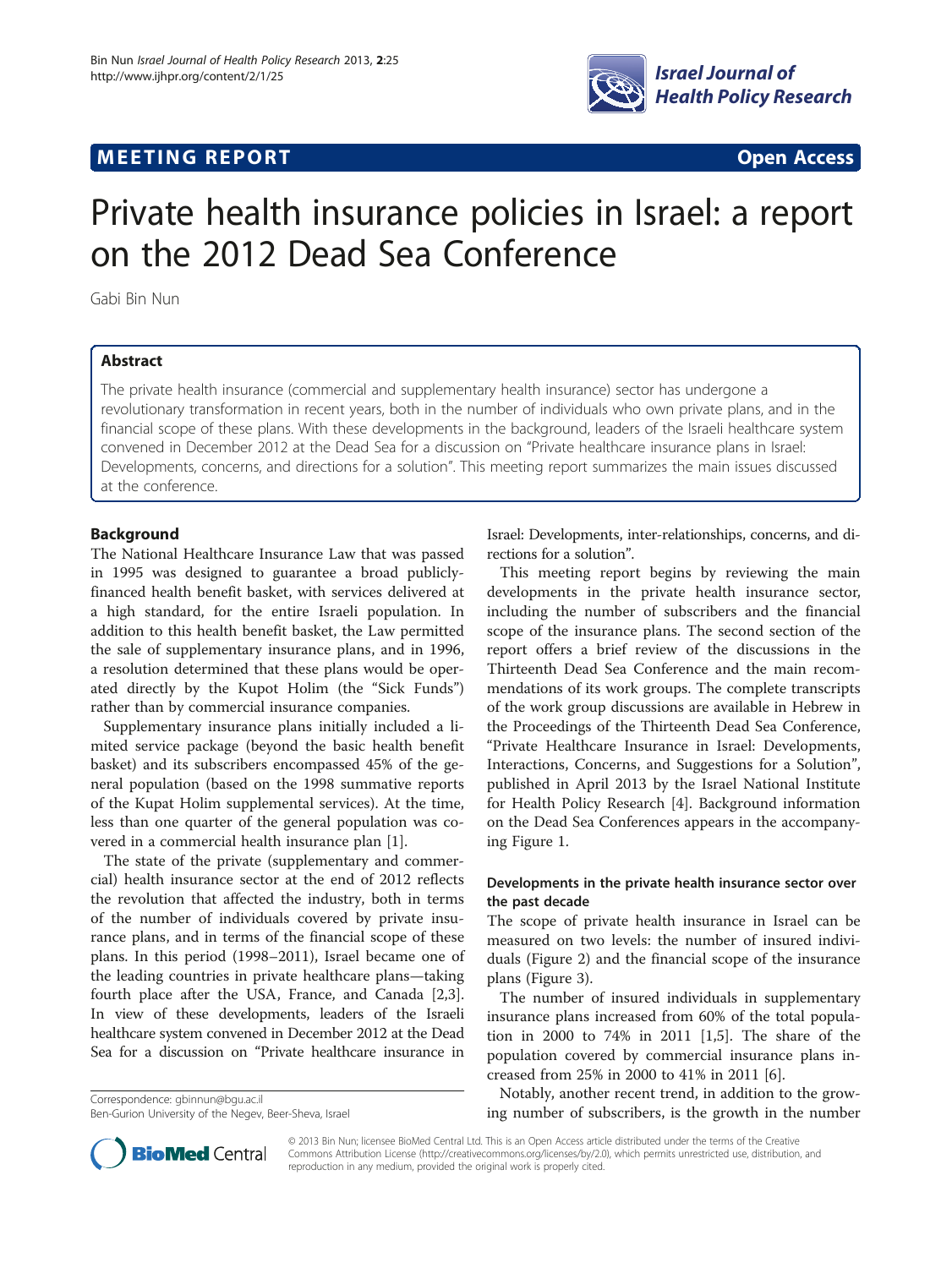<span id="page-1-0"></span>

of insured individuals' who have "traded-up" for more extensive insurance coverage

 Private healthcare insurance revenues: Total revenues of the private health insurance plans has also increased. Revenues from supplemental insurance premiums increased fourfold in the span of a decade, from NIS 700 million in 2000 to NIS 3.1 billion in 2011 [[5](#page-4-0)]. In commercial insurance plans, revenues increased 2.5 times in eight years—from NIS 1.1 billion in 2003 to NIS 2.7 billion in 2011 [[6\]](#page-4-0).

Another expression of the growing breadth and depth of private health insurance is also reflected in household spending data collected by the Central Bureau of Statistics: In 2000, 18% of total household healthcare spending was designated for private health insurance, while in 2011, household spending on private insurance accounted for 33% of total household healthcare expenses [\[7](#page-4-0)].

The conclusion that emerges from these findings is that the private (supplemental and commercial) health insurance sector underwent a revolutionary transformation over the past decade:

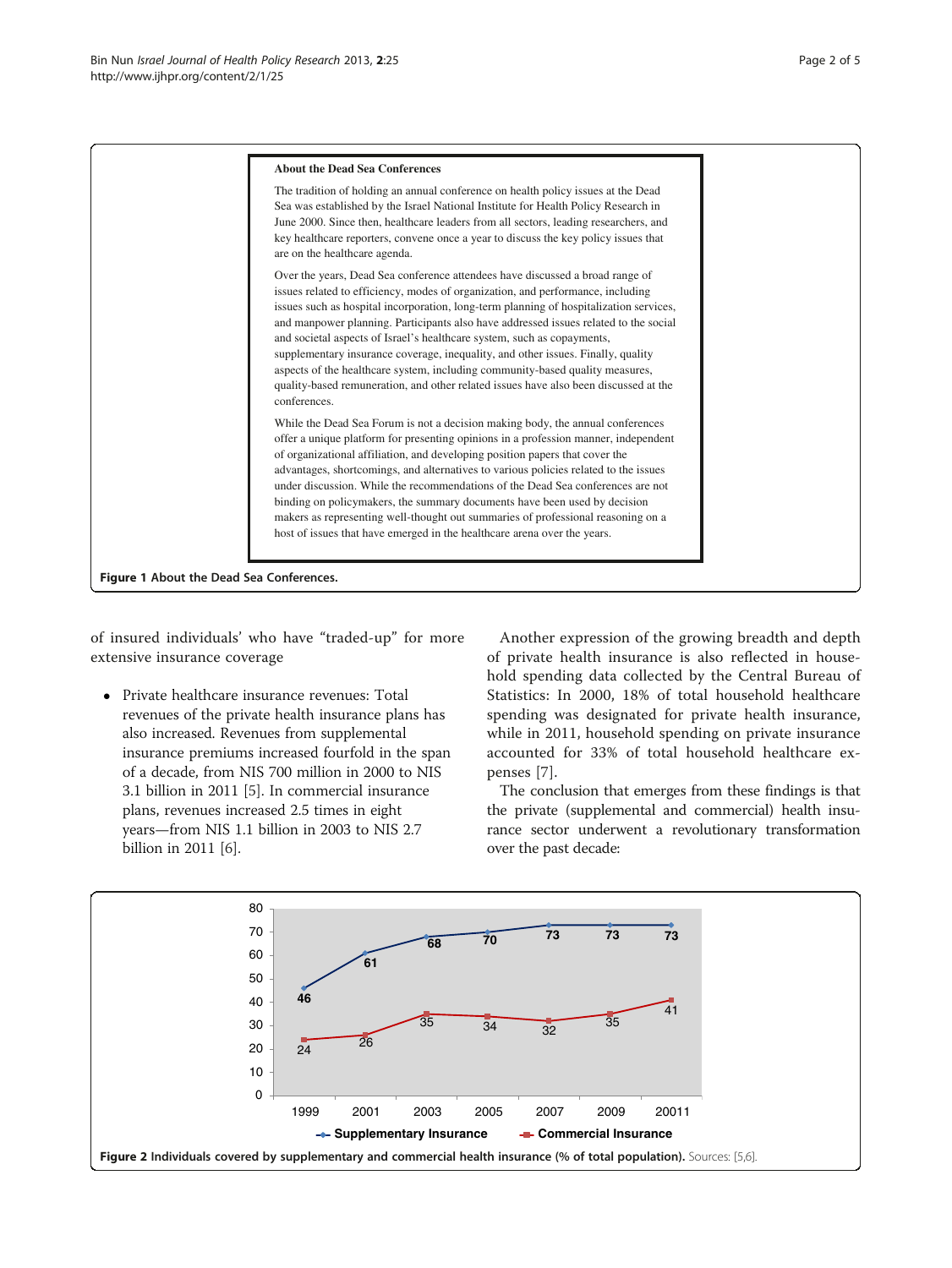<span id="page-2-0"></span>

- Private (supplemental and commercial) health insurance plans are owned by a growing number of individuals, who tend to purchase increasingly broad coverage over time.
- Insurance premiums and revenues of private health insurance plans are growing.

Thus, Israel now has one of the highest private health insurance ownership rates in the world. Private health insurance plans are no longer a marginal phenomenon: They now account for one-third of total household healthcare spending [[7](#page-4-0)].

One view considers the accelerated growth in private health insurance as an expression of consumers' autonomy and the rational preferences of risk-averse consumers who assume responsibility for their own health. This trend may also be traced to the growing awareness of health insurance in general, (following the enactment of the Public Health Insurance Law); developments in the collective insurance sector, which operates through employers; and a general increase in the standard of living.

Another view attributes this development to the diminishing financing and the content of the public health benefit basket and the continuous decline in the availability and quality of public services, which have eroded trust in the public healthcare system and promoted the search for alternative private insurance coverage options. The real explanation for this trend is probably a combination of these factors, in addition to aggressive marketing campaigns by health insurance companies, and a misguided belief that an individual's ability to fully access services in the basic (public) health benefit basket is dependent on whether the individual possesses supplemental or commercial insurance.

# Highlights of the discussions, conclusions, and recommendations of the thirteenth Dead Sea Conference and its three working groups:

Following the format of the previous Dead Sea Conferences, attendees of the Thirteenth Dead Sea Conference participated in three working groups. Highlights of the discussions, recommendations, and conclusions of these groups are presented below.

# Group #1 – The impact of developments in the insurance sector on service delivery

This group discussed the impact of insurance on overuse of medical tests and procedures, physicians' practice and work hours, and wage differentials among physicians.

Group members generally agreed on the key concerns of the healthcare system but were divided on the underlying causes: Advocates of the public healthcare system attributed most of the problems to the emergence and growth of the private system, which created unfair competition between public and private health service providers. Private healthcare supporters argued, in contrast, that the existence of private healthcare services improved the situation of most of the country's citizens, by providing an alternative of adequate quality, and that the problems of the public healthcare system should be attributed primarily to reduced public spending on healthcare.

The group's main conclusions and recommendations included:

- Group members agreed that the growth in private insurance plans occurred against the backdrop of the declining (financing and service levels) of the public healthcare system and the group's primary recommendation was to strengthen the public system.
- Group members agreed that the public health benefit basket should be enhanced gradually by diverting services from supplemental healthcare plans to the pubic basket, starting with those services whose benefits are greatest relative to their costs.
- Although private health insurance is a voluntary scheme, the group stated that supplemental insurance plans administered by the Kupot Holim (effectively have a public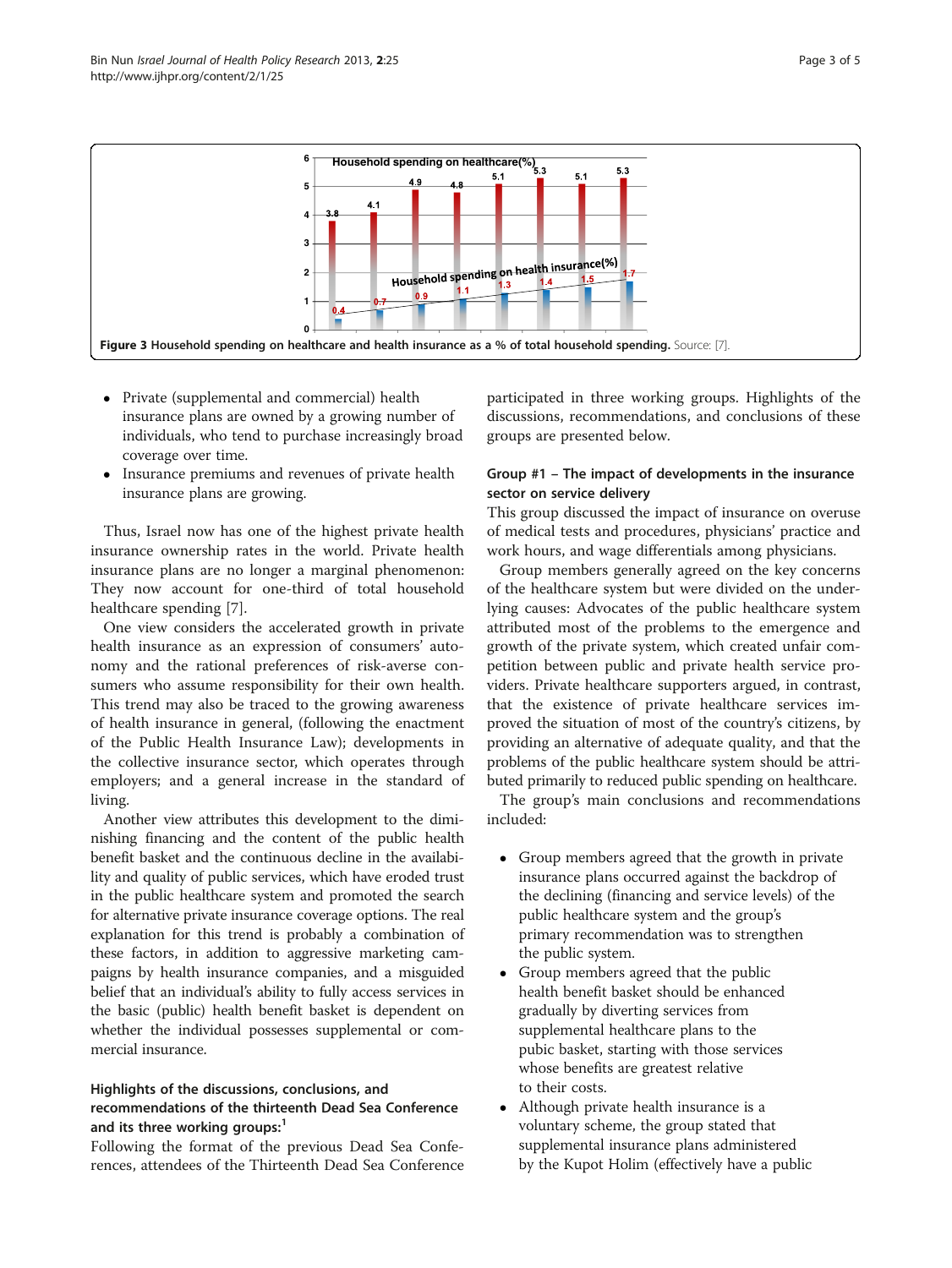character and therefore these insurance schemes should have more egalitarian features,

• The majority of group members believed that it is important to maintain a separation between the public and private systems (including SHARAP), both in terms of funding and in terms of service delivery, and that this will promote equality and control of national healthcare spending.

# Group #2: State involvement in the regulation of private insurance markets

This group discussed three topics: (a) transparency issues and due disclosure required by the regulator for decision making; (b) the functions of regulation of prices, products, and coverage; (c) boundaries and coordination between the two regulating authorities, the MoH and the MoF Commissioner of Insurance.

Opinions in the group were divided primarily on the appropriate interface between the two regulatory authorities, the MoH and the MoF. According to one view, the current lack of coordination between the two regulatory authorities creates a regulatory vacuum, and responsibility should therefore be shared. Advocates of the opposing position argued that shared responsibility effectively means no responsibility and therefore the division of authority between the two regulators should be more clearly defined.

The group's main conclusions and recommendations included the following:

- The group recommended creating a comparative data bank on private insurance (on topics such as specific uses, distribution of policies, etc.) to support policy planning and decision making.
- In the area of price regulation, the group recommended examining various options for regulating the prices of private medical service inputs to prevent insurers from attracting clients using below-cost pricing and subsequently increasing premiums. The group also recommended intervening in price determination in cases of uncompetitive markets. In the field of product regulation, the group suggested establishing a mechanism for preapproving products in voluntary insurance plans and for ensuring that the regulation does not have an adverse impact on innovations or competition.
- In the field of the division of authority between healthcare regulators in the MoF and in the MoH, the group recommended increasing cooperation between both regulators and having them communicate regularly (in the form of consultations, transfer of information,

communications directly through the ministries rather than through the media); Group members did not, however, agree where these boundaries should be drawn.

# Group #3: The effects of developments in the private (supplemental and commercial) health insurance sector on consumers

This group discussed three effects of private insurance on consumers: (a) information and due disclosure: potential barriers that prevent consumers from exercising their rights; (b) duplicate insurance: potential situations of duplicate insurance and how to reduce them; (c) the return on consumers' investments: how to ensure an adequate return on consumers' investments in the private health insurance market. Differences of opinion were voiced on all three issues, reflecting two basic positions on private health insurance: On the one hand, a position that views health insurance as one more area of insurance that should be subject to regulation, and especially the financial aspects of its operations (actuarial issues, financial stability), and on the other hand, the position that views health insurance as a special field whose societal implications require separate regulation.

The group's main conclusions and recommendations included:

- Information, due disclosure, and exercise of rights: The group recommended defining guidelines for due disclosure and effective information sharing with consumers (before and after the purchase of insurance), adjusting disclosure to the specific features and needs of various groups of healthcare service consumers, and retaining the option to equalize alternative insurance arrangements, with emphasis on disclosing the intersections between the various insurance layers, and providing information on how consumers may exercise their rights in an insurance event.
- Duplicate insurance To reduce the practice of duplicate insurance, the group recommended increasing consumer awareness of potential duplicate insurance prior to purchase, through (a) a media campaign on the rights available in the basic health benefit basket, (b) oversight of private insurance marketing practices, (c) prohibition on marketing insurance products that create duplicate coverage, (d) restrictions on the composition/content/terms of insurance policies, and other means.
- Return on investment In the matter of maximizing return on the consumer's investment in health insurance, the group recommended revising the measures used to assess consumers' ROI in health insurance, by developing additional indices that reflect